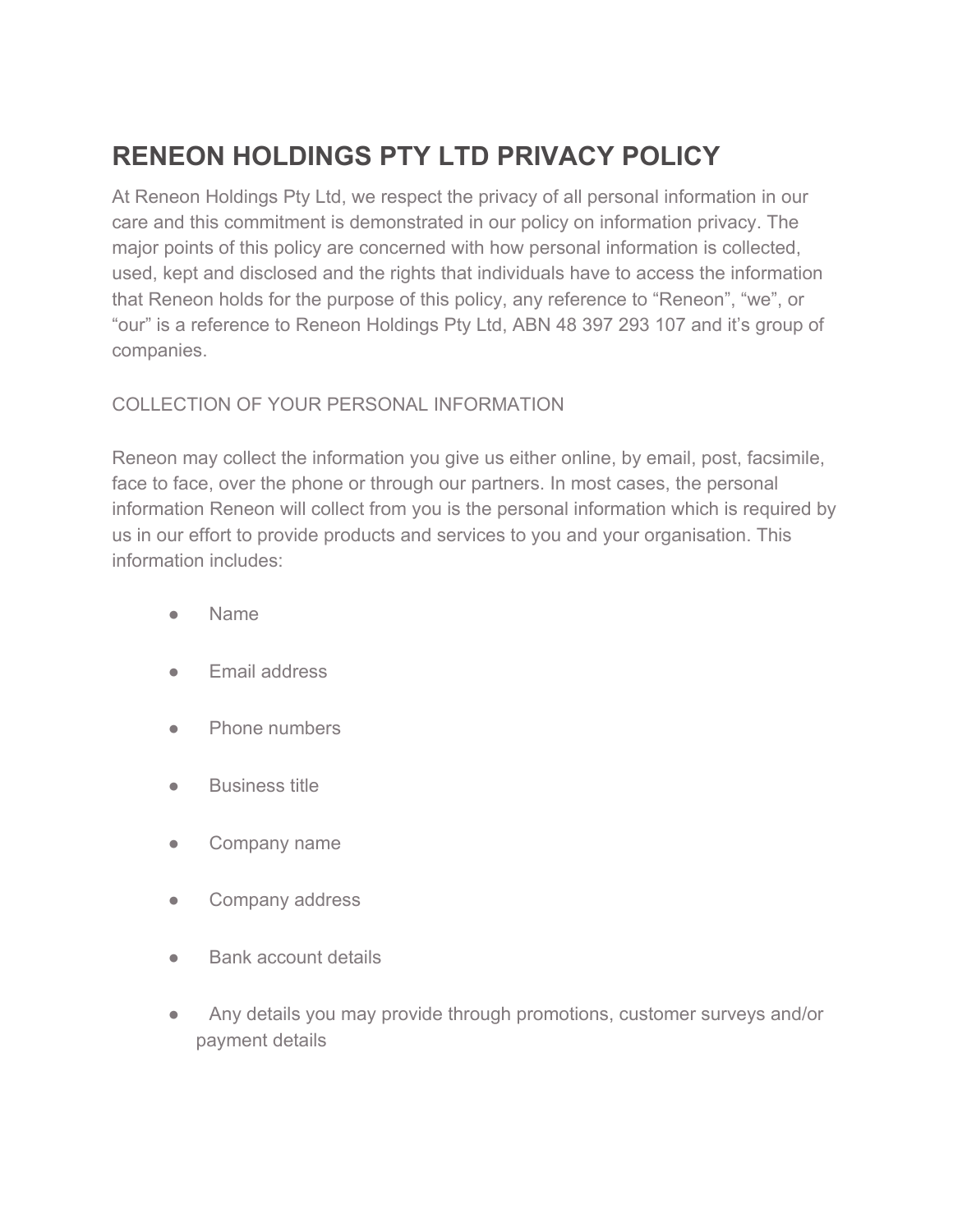• Employment/Contracting applications containing employment history and references

# USE OF PERSONAL INFORMATION

We use your personal information for the purpose for which it has been provided, in the process of conducting business. That personal information may be obtained directly from you, via another contact in your organisation or through a third party who we believe has informed you that your details may be provided to us. We will only store your information if it is relevant to you or your organisation conducting business with us. We do not usually obtain or store information which is deemed by the Privacy Act to be "Sensitive Information".

We store personal information to ensure that we can maintain contact with the organisations with which we do business. This contact may be verbal, written or electronic in nature. The reason for the contact may be to inform, request assistance or to maintain a relationship. This may include using your personal information for the following:

Provision of products and services to you or your workplace

Development of case studies and testimonials on approval

To assess your application for the purpose of credit worthiness and the purpose of providing credit

To assess your application for employment, contracting opportunities

Provision of newsletters

For complaints handling or data analytics purposes

Employment/contracting records

We may also use this information to tell you about other products and services of Reneon or associated partners.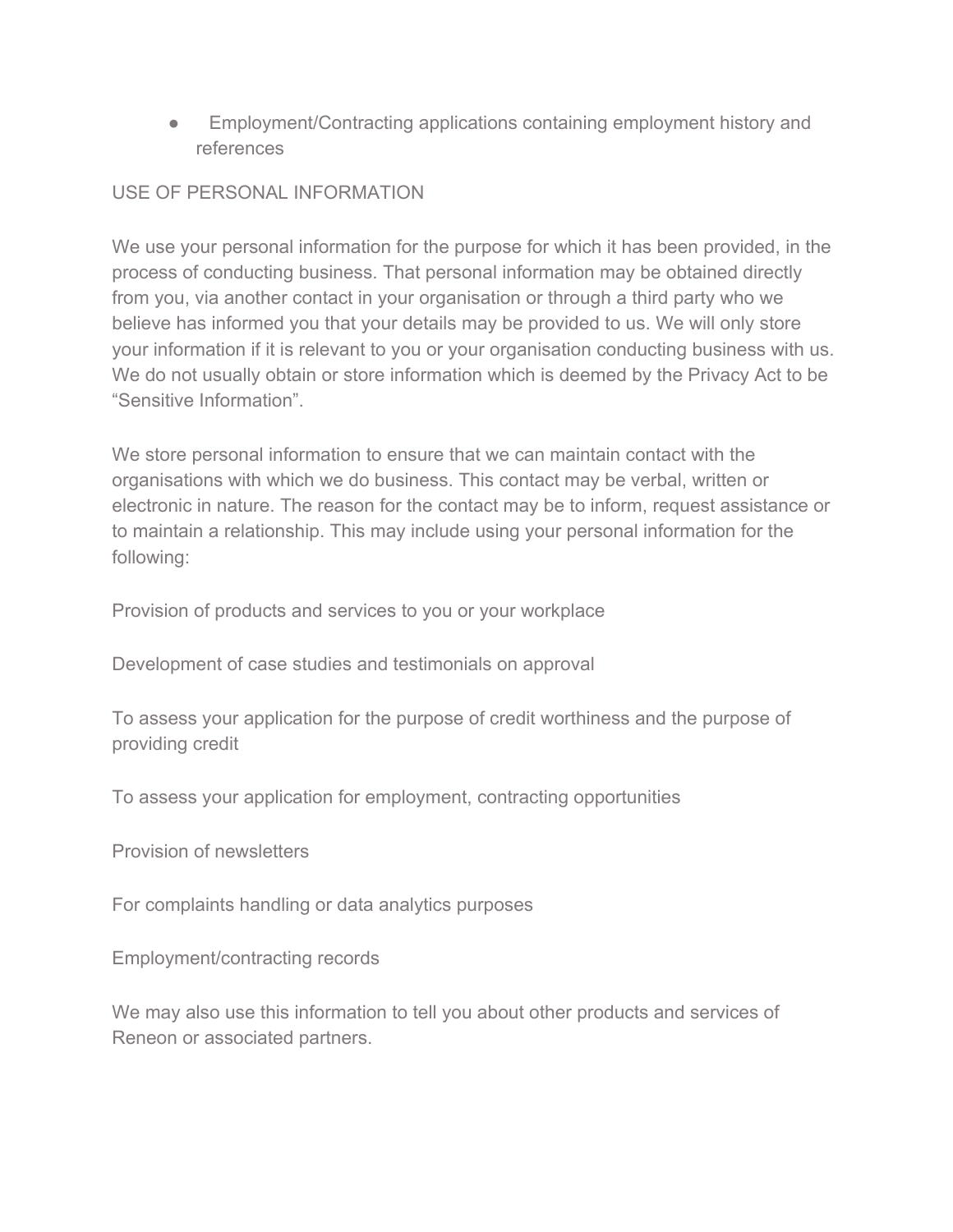We will not sell any personally identifiable information that you provide us to any third party.

## DISCLOSURE OF YOUR PERSONAL INFORMATION

On occasion, we may supply your personal information to third party services providers who assist us in the provision of services, such as the following:

Provision of services

Distribution of marketing information to you (except where you have chosen to opt out of receiving this information from us)

Supply of billing and payment services

Where we are legally obliged to do so

Our relationships with such third party service providers are governed by our contracts with them. Those service providers are required to hold your personal information in confidence and comply with the Australian Privacy Act 1988 and associated Australian Privacy Principals.

## CROSS BORDER DISCLOSE OF PERSONAL INFORMATION

On occasion, we may supply your personal information to third parties to perform services on our behalf, such as the following:

- Provision of maintenance and services
- Supply of billing services

These companies are subject to strict controls that protect your information from unauthorised use/disclosure and their access is limited to the extent necessary for the purpose of their role.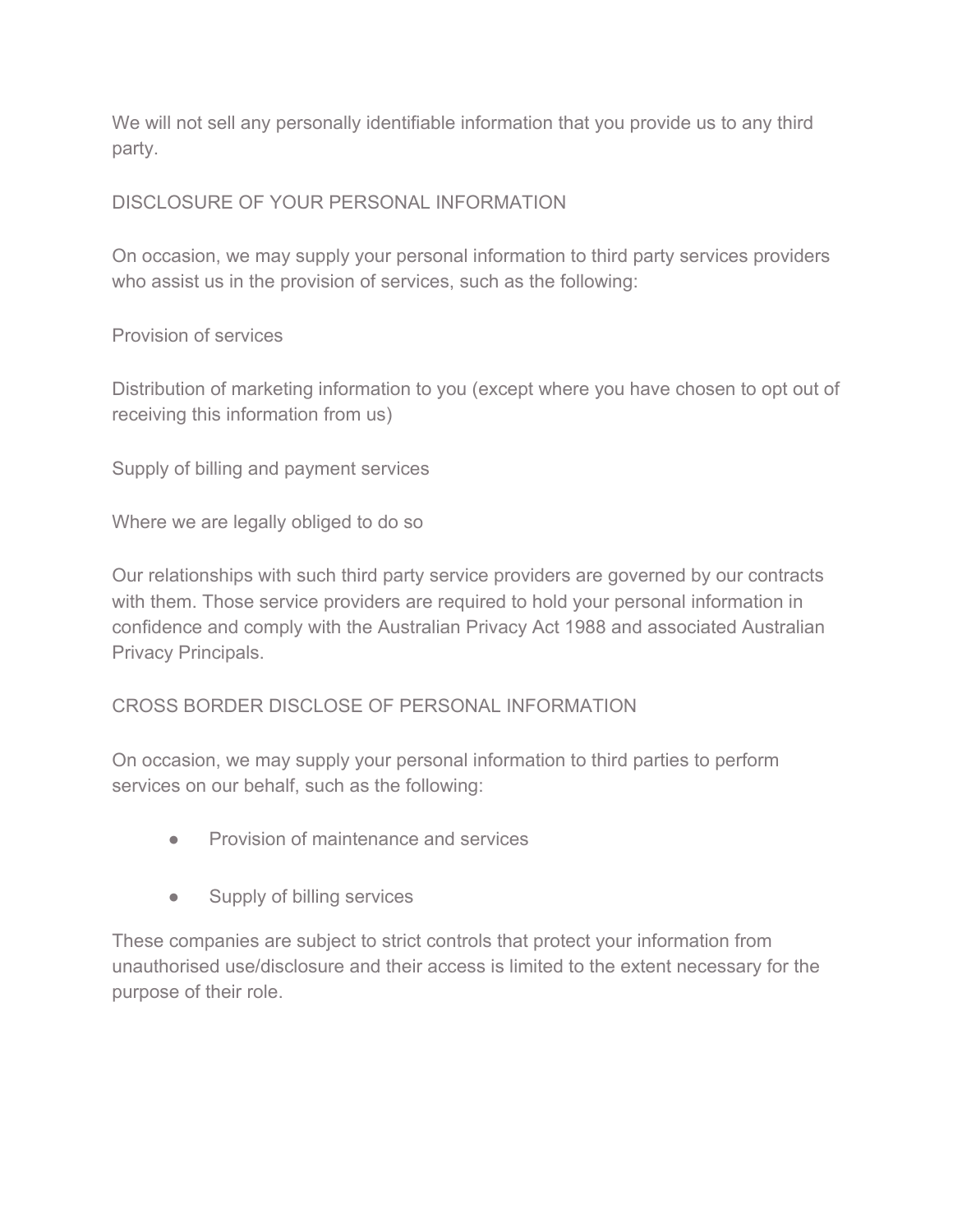Our relationships with such third party service providers are governed by our contracts with them, these contracts ensure compliance with the Australian Privacy Act 1988 and associated Australian Privacy Principals.

#### USE OF WEBSITE AND TRACKING TECHNOLOGIES

Our website uses technologies such as cookies and/or web beacons to make use of the website and services as convenient as possible. Cookies are pieces of information that a website transfers to a computer's hard disc for record keeping purposes. A web beacon is a technical method that sends information related to the access to websites, open or preview an HTML – formatted email. Most web browsers are set to accept tracking technologies such as cookies or web beacons. These tracking technologies allow Reneon to monitor the items an individual may want to purchase as they move through the site and to record how many people are using which areas of the site.

You may choose to accept or decline cookies. Most web browsers automatically accept cookies, but you can usually modify your browser setting to decline cookies if you prefer. This may prevent you from taking full advantage of the website.

## LINKS TO OTHER WEBSITES

Our website may contain links to enable you to visit other websites of interest easily. However, once you have used these links to leave our site, you should note that we do not have any control over that other website. Therefore we cannot be responsible for the protection and privacy of any information which you provide whilst visiting such sites especially if they are not governed by this privacy policy. You should exercise caution and look at the privacy statement applicable to the website in question.

## STORAGE, SECURITY AND DISPOSAL OF YOUR PERSONAL INFORMATION

The security of your personal information is very important to Reneon. We take reasonable steps to secure any personal information which we hold about you. We have in place physical, administrative and technical safeguards designed to protect your information from misuse or unauthorised access.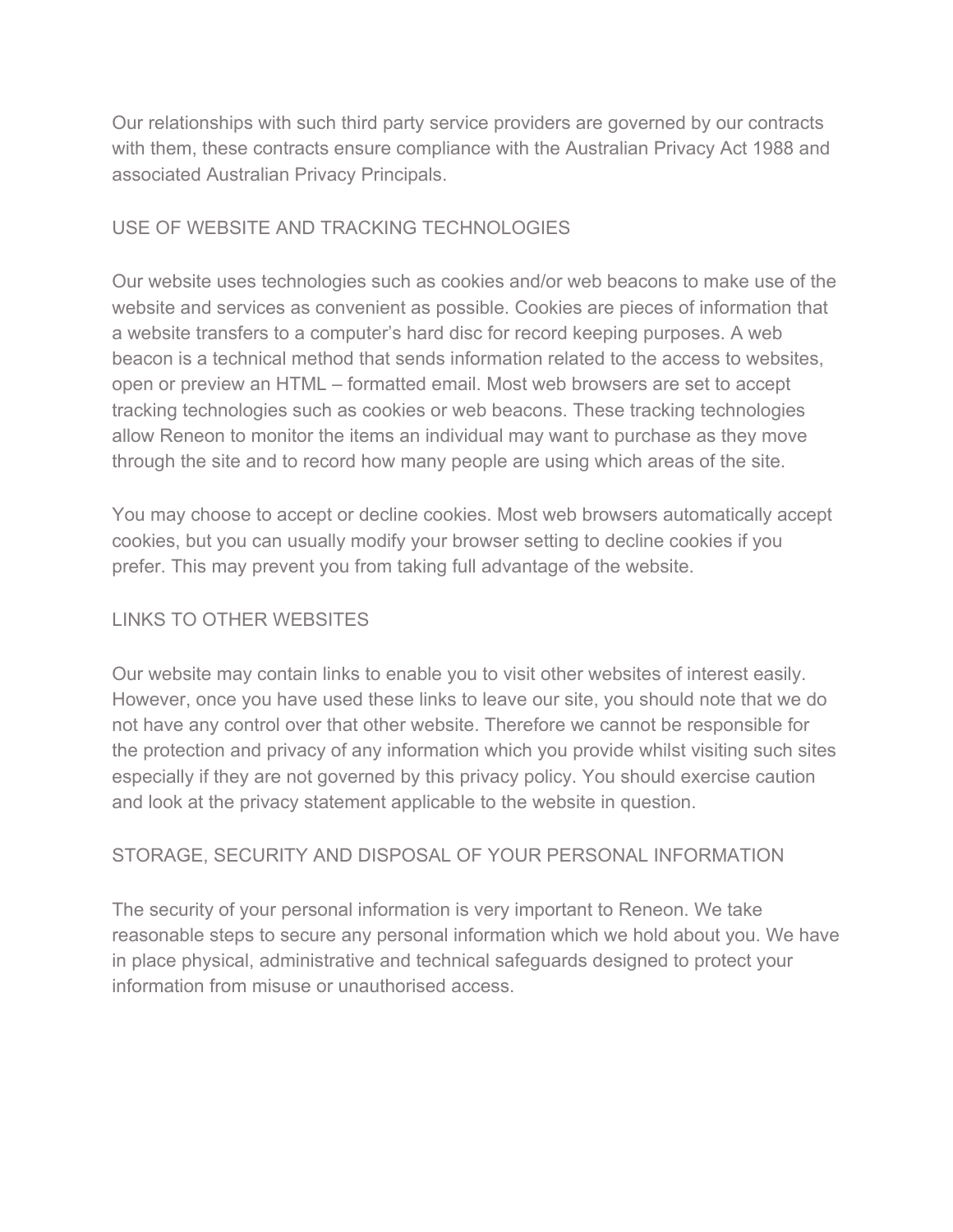No data transmission over the internet is totally secure. As a result, any personal information you send to Reneon over the internet (including via email) is sent at your own risk.

Reneon will only keep personal information it needs for the purpose for which it was collected. Reneon will securely dispose of such information when it has no further need to use it, or it is required by law to do so.

#### STAFF TRAINING

All staff will undergo in house training on the Privacy Policy and our obligations and all new staff will complete this training as an element of our Induction Program.

#### ACCURACY OF THE PERSONAL INFORMATION HELD BY RENEON

Reneon are committed to ensuring that this personal information is accurate and up to date and will take reasonable steps to ensure its accuracy. You may request the right to review and adjust the information that may be recorded by Reneon or ask questions, comments or reports concerning Privacy by contacting the following:

#### Email: privacy@reneon.com.au

You may also use the link to contact us through our online presence www.reneon.com.au.

#### OPT OUT

Occasionally Reneon likes to inform you about product enhancements, new products, solutions or client events. You may request that certain information about you is removed, which we will immediately comply with, provided the information is not necessary for tax purposes or to identify you or for contractual reasons. You may opt out by contacting the following:

Email: privacy@reneon.com.au

You may also use the link to contact us through our online presence www.reneon.com.au.